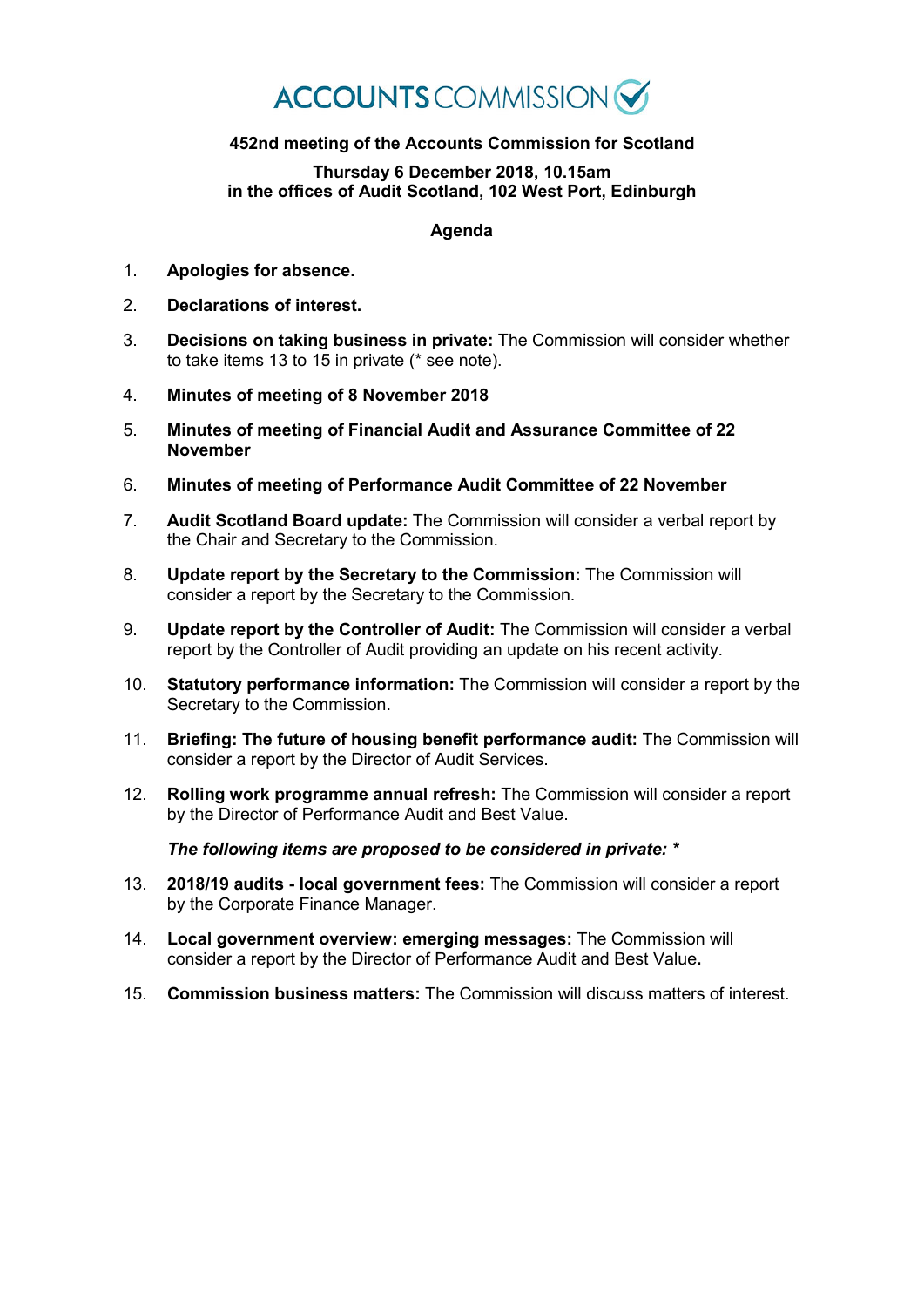- \* It is proposed that items 13 to 15 be considered in private because:
	- Item 13 reports on proposed fees for the local government audit, on which the Commission may wish to discuss confidential finance matters with the author.
	- Item 14 is likely to include consideration of confidential policy matters.
	- Item 15 may be required if there are any confidential matters that require to be discussed outwith the public domain. The Chair will inform the meeting in public at the start of the meeting if this item is required and what it covers.